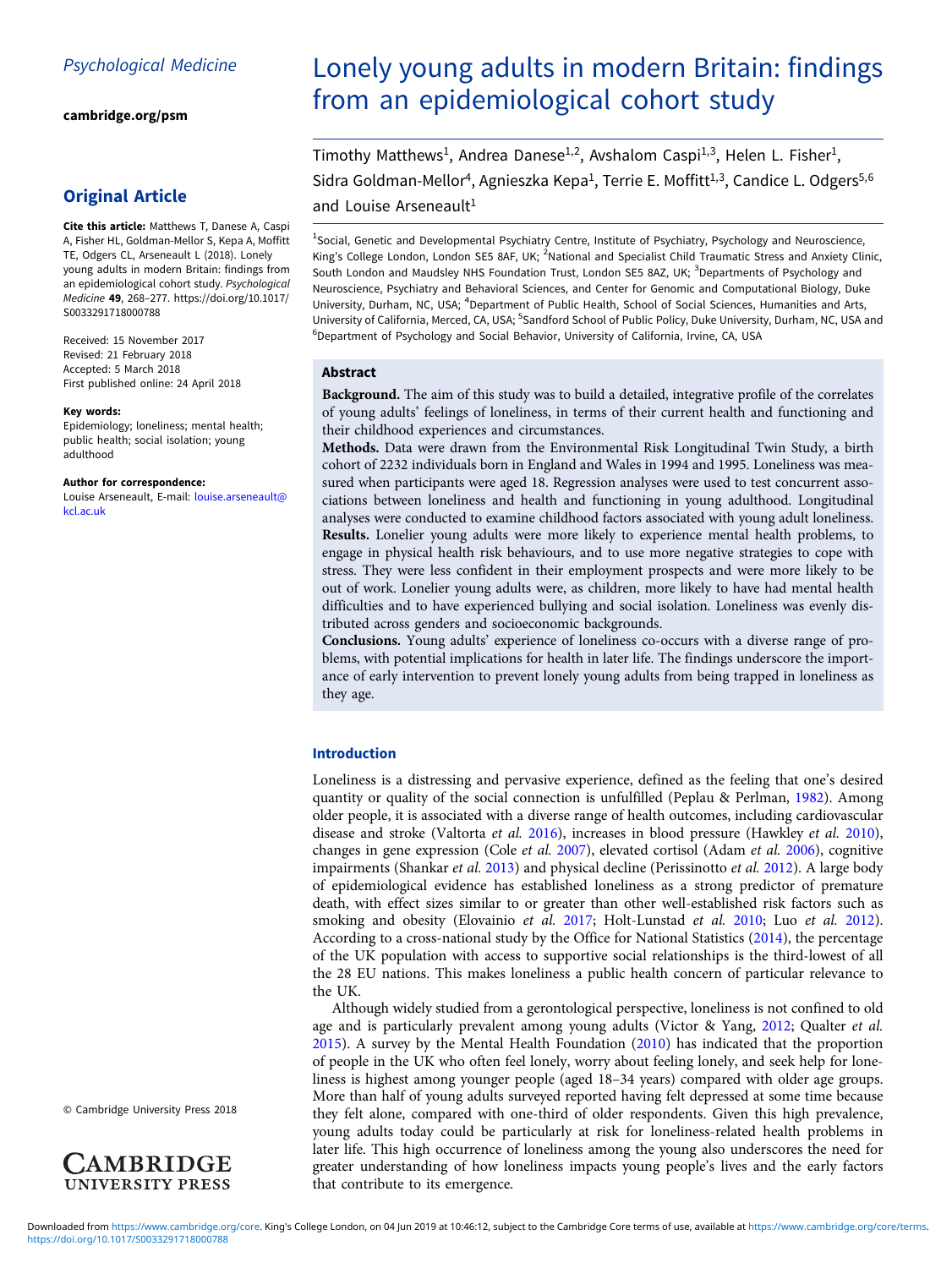Feelings of loneliness have been shown to predict increases in depressive symptoms in both older and younger people (Cacioppo et al. [2010;](#page-8-0) Vanhalst et al. [2012\)](#page-9-0). As well as being a risk factor for psychopathology, loneliness may co-occur with a broad variety of other health and lifestyle-related impairments, making it a risk marker of high clinical relevance. This could be particularly true for young adults, given the high prevalence of loneliness in this group and the life changes that take place at this age, such as entering the labour market and leaving the family home. The burden of loneliness may undermine young people's confidence in their employment prospects or lead them to adopt maladaptive coping strategies and behaviours detrimental to later health. Wide-ranging descriptive research on loneliness is required to study its pervasiveness across different domains of health and functioning.

As well as examining the profile of loneliness in terms of its correlates in adulthood, it is important to consider individuals' childhood history and experiences that may shape individuals' vulnerability to loneliness. On the one hand, loneliness is likely to be an adversity that can befall peoplefrom a diverse range of socioeconomic and family backgrounds. On the other hand, emotional problems or difficulties with peer relationships in the childhood years may foreshadow greater feelings of loneliness in young adulthood. The investigation of these potential risk factors can help to identify groups of children who are particularly vulnerable to becoming lonely in adulthood and to identify targets for preventative interventions.

The aim of the present study was to examine the profile of loneliness in a prospective, contemporary, nationally representative cohort of 18 year-olds living in the UK. Cross-sectional data were used to investigate the functioning of lonely young adults in four domains: mental health, physical health and health risks, coping and functioning, and career prospects. Longitudinal data were used to examine the childhood history of lonely individuals, in terms of the family environment, child characteristics, mental health, as well as victimisation and social relationships.

#### **Methods**

#### **Participants**

Participants were members of the Environmental Risk (E-Risk) Longitudinal Twin Study, which tracks the development of a birth cohort of 2232 British children. The sample was drawn from a larger birth register of twins born in England and Wales in 1994–1995 (Trouton et al. [2002\)](#page-9-0). Full details about the sample are reported elsewhere (Moffitt & E-Risk Study Team, [2002\)](#page-9-0). Briefly, the E-Risk sample was constructed in 1999–2000, when 1116 families (93% of those eligible) with same-sex 5-year-old twins participated in home-visit assessments. This sample comprised 56% monozygotic (MZ) and 44% dizygotic (DZ) twin pairs; sex was evenly distributed within zygosity (49% male).

Families were recruited to represent the UK population with newborns in the 1990s, to ensure adequate numbers of children in disadvantaged homes and to avoid an excess of twins born to well-educated women using assisted reproduction. The study sample represents the full range of socioeconomic conditions in Great Britain, as reflected in the families' distribution on a neighbourhood-level socioeconomic index [ACORN (A Classification of Residential Neighbourhoods), developed by CACI Inc. for commercial use] (Odgers et al. [2012](#page-9-0)a, [b](#page-9-0)). Specifically, E-Risk families' ACORN distribution matches that of households nation-wide: 25.6% of E-Risk families live in

'wealthy achiever' neighbourhoods compared with 25.3% nationwide; 5.3% v. 11.6% live in 'urban prosperity' neighbourhoods; 29.6% v. 26.9% live in 'comfortably off' neighbourhoods; 13.4% v. 13.9% live in 'moderate means' neighbourhoods; and 26.1% v. 20.7% live in 'hard-pressed' neighbourhoods. E-Risk underrepresents 'urban prosperity' neighbourhoods because such houses are likely to be childless.

Follow-up home visits were conducted when the children were aged 7 (98% participation), 10 (96%), 12 (96%) and at 18 years (93%). There were 2066 children who participated in the E-Risk assessments at age 18, and the proportions of MZ (55%) and male same-sex (47%) twins were almost identical to those found in the original sample at age 5. The average age of the twins at the time of the assessment was  $18.4$  years (s.p. = 0.36); all interviews were conducted after their 18th birthday. There were no differences between those who did and did not take part at age 18 in terms of socioeconomic status (SES) assessed when the cohort was initially defined ( $\chi^2$  = 0.86, p = 0.65), age-5 IQ scores ( $t = 0.98$ ,  $p = 0.33$ ), or age-5 emotional or behavioural problems ( $t = 0.40$ ,  $p = 0.69$  and  $t = 0.41$ ,  $p = 0.68$ , respectively). Home visits at ages 5, 7, 10 and 12 years included assessments with participants as well as their mother (or primary caretaker). The home visits at age 18 included interviews only with the participants. The Joint South London and Maudsley and the Institute of Psychiatry Research Ethics Committee approved each phase of the study. Parents gave informed consent and twins gave assent between 5 and 12 years and then informed consent at age 18.

#### **Measures**

#### **Loneliness**

Loneliness was assessed when participants were 18 using four items from the UCLA Loneliness Scale, Version 3 (Russell, [1996](#page-9-0)): 'How often do you feel that you lack companionship?', 'How often do you feel left out?', 'How often do you feel isolated from others?' and 'How often do you feel alone?' A very similar short form of the UCLA scale has previously been developed for use in large-scale surveys and correlates strongly with the full 20-item version (Hughes et al. [2004\)](#page-8-0). The scale was administered as part of a computer-based self-complete questionnaire. Interviewers were blind to participants' responses. The items were rated 'hardly ever' (0), 'some of the time' (1) or 'often' (2). Items were summed to produce a total loneliness score (Cronbach  $\alpha$  = 0.83). The heritability of loneliness has been reported in a previous study of the E-Risk cohort (Matthews et al. [2016](#page-9-0)), in which 38% of the variance in loneliness was estimated to be explained by genetic influences.

#### Correlates of loneliness in young adulthood

Functioning in adulthood was measured in terms of mental health, physical health and health risks, coping and functioning, and employment prospects. Mental health measures comprised past year diagnoses of depression, anxiety, attention-deficit hyperactivity disorder (ADHD), conduct disorder, alcohol dependence and cannabis dependence, as well as any instances of self-harm or suicide attempts between ages 12 and 18. Participants also reported whether they had seen a GP, psychiatrist, counsellor or psychotherapist for mental health problems in the past year. The physical health and health risk domain comprised measures of body mass index (BMI), C-reactive protein (CRP, a marker of inflammation), day-to-day physical activity and daily smoking. The coping and functioning domain included life satisfaction, coping with stress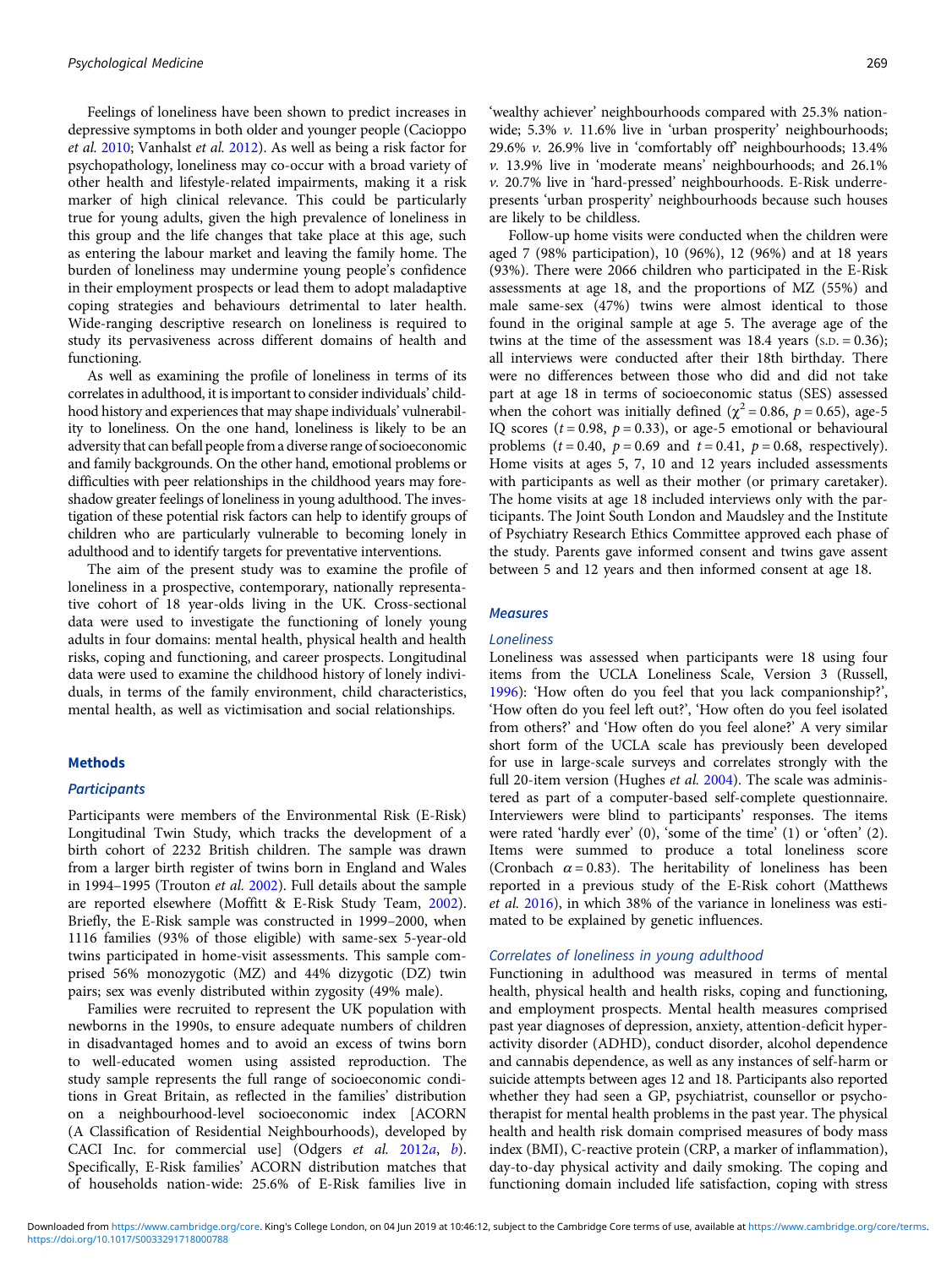## <span id="page-2-0"></span>Table 1. Summary of measures

|                                             | Participant's age at<br>measurement | Description                                                                                                                                                                                                                                                                                                                                                                                                |  |
|---------------------------------------------|-------------------------------------|------------------------------------------------------------------------------------------------------------------------------------------------------------------------------------------------------------------------------------------------------------------------------------------------------------------------------------------------------------------------------------------------------------|--|
| Correlates in young adulthood               |                                     |                                                                                                                                                                                                                                                                                                                                                                                                            |  |
| Mental health and service use               |                                     |                                                                                                                                                                                                                                                                                                                                                                                                            |  |
| Depression diagnosis                        | 18                                  | Past-year diagnoses according to DSM-IV or DSM-V criteria, assessed via structured clinical                                                                                                                                                                                                                                                                                                                |  |
| Anxiety diagnosis                           | 18                                  | interview (American Psychiatric Association, 1994, 2013)                                                                                                                                                                                                                                                                                                                                                   |  |
| ADHD diagnosis                              | 18                                  |                                                                                                                                                                                                                                                                                                                                                                                                            |  |
| Conduct disorder diagnosis                  | 18                                  |                                                                                                                                                                                                                                                                                                                                                                                                            |  |
| Alcohol dependence<br>diagnosis             | 18                                  |                                                                                                                                                                                                                                                                                                                                                                                                            |  |
| Cannabis dependence<br>diagnosis            | 18                                  |                                                                                                                                                                                                                                                                                                                                                                                                            |  |
| Self-harm                                   | 18                                  | Reports of at least one instance of self-harm or suicide attempt between ages 12 and 18                                                                                                                                                                                                                                                                                                                    |  |
| Suicide attempt                             | 18                                  |                                                                                                                                                                                                                                                                                                                                                                                                            |  |
| Service use                                 | 18                                  | Any visit to a GP, psychiatrist or counsellor/psychotherapist for mental health problems in<br>past year                                                                                                                                                                                                                                                                                                   |  |
| Physical health and health<br>risks         |                                     |                                                                                                                                                                                                                                                                                                                                                                                                            |  |
| <b>BMI</b>                                  | 18                                  | Calculated from height and weight measurements taken by interviewers at the home visit                                                                                                                                                                                                                                                                                                                     |  |
| <b>CRP</b>                                  | 18                                  | Collected via dried blood spots. mg/l values were log-transformed prior to analysis (Danese<br>et al. 2011)                                                                                                                                                                                                                                                                                                |  |
| Physical activity                           | 18                                  | Daily physical activity during work/college or leisure time, measured using the Stanford<br>Brief Activity Survey (Taylor-Piliae et al. 2010)                                                                                                                                                                                                                                                              |  |
| Daily smoking                               | 18                                  | At least one cigarette smoked daily                                                                                                                                                                                                                                                                                                                                                                        |  |
| Coping and functioning                      |                                     |                                                                                                                                                                                                                                                                                                                                                                                                            |  |
| Life satisfaction                           | 18                                  | Global life satisfaction measured via the Satisfaction With Life Scale (Diener et al. 1985)                                                                                                                                                                                                                                                                                                                |  |
| Coping with stress                          | 18                                  | Count of strategies used when experiencing stress in relation to finances, relationships,<br>college or work. Four positively-coded items (e.g. 'talk with other people about it', 'take<br>steps to solve the problem') and four negatively-coded items ('withdraw or spend more<br>time alone', 'obsess about problems') were combined, with higher scores reflecting more<br>positive coping strategies |  |
| Problematic technology use                  | 18                                  | Compulsive use of digital technology such as internet, email, social networking, mobile<br>phones and text messaging. Measured using an adapted version of the Compulsive Internet<br>Use Scale (Meerkerk et al. 2009)                                                                                                                                                                                     |  |
| <b>Employment prospects</b>                 |                                     |                                                                                                                                                                                                                                                                                                                                                                                                            |  |
| Not in employment,<br>education or training | 18                                  | Participants' report of whether they were currently employed or studying (Goldman-Mellor<br>et al. 2016).                                                                                                                                                                                                                                                                                                  |  |
| Low qualifications                          | 18                                  | Based on attainment on the General Certificate of Secondary Education (GCSE), taken by<br>UK students at age 14-15. Participants with either no qualifications or GCSE's at grades D-<br>G were coded as having low qualifications                                                                                                                                                                         |  |
| Job preparedness (skills)                   | 18                                  | Self-rating of professional and technical skills, e.g. writing and computer programming<br>(Goldman-Mellor et al. 2016)                                                                                                                                                                                                                                                                                    |  |
| Job preparedness<br>(attributes)            | 18                                  | Self-rating of 'soft' skills, e.g. communication and teamwork (Goldman-Mellor et al. 2016)                                                                                                                                                                                                                                                                                                                 |  |
| Optimism                                    | 18                                  | Self-rated perceptions of participants' ability to get ahead in their careers (Goldman-Mellor<br>et al. 2016)                                                                                                                                                                                                                                                                                              |  |
| Job search activities                       | 18                                  | Total number of job-seeking activities participants have undertaken, e.g. applied for a job<br>or looked at job vacancies pages (Goldman-Mellor et al. 2016)                                                                                                                                                                                                                                               |  |
| Childhood predictors                        |                                     |                                                                                                                                                                                                                                                                                                                                                                                                            |  |
| Family environment                          |                                     |                                                                                                                                                                                                                                                                                                                                                                                                            |  |
| Maternal warmth                             | 5                                   | Maternal expressed emotion (Caspi et al. 2004)                                                                                                                                                                                                                                                                                                                                                             |  |
| Maternal depression                         | 5                                   | Lifetime history of a major depressive episode based on DSM-IV criteria (American<br>Psychiatric Association, 1994)                                                                                                                                                                                                                                                                                        |  |

Downloaded from [https://www.cambridge.org/core.](https://www.cambridge.org/core) King's College London, on 04 Jun 2019 at 10:46:12, subject to the Cambridge Core terms of use, available at [https://www.cambridge.org/core/terms.](https://www.cambridge.org/core/terms)<br>https://doi.org/10.1017/S003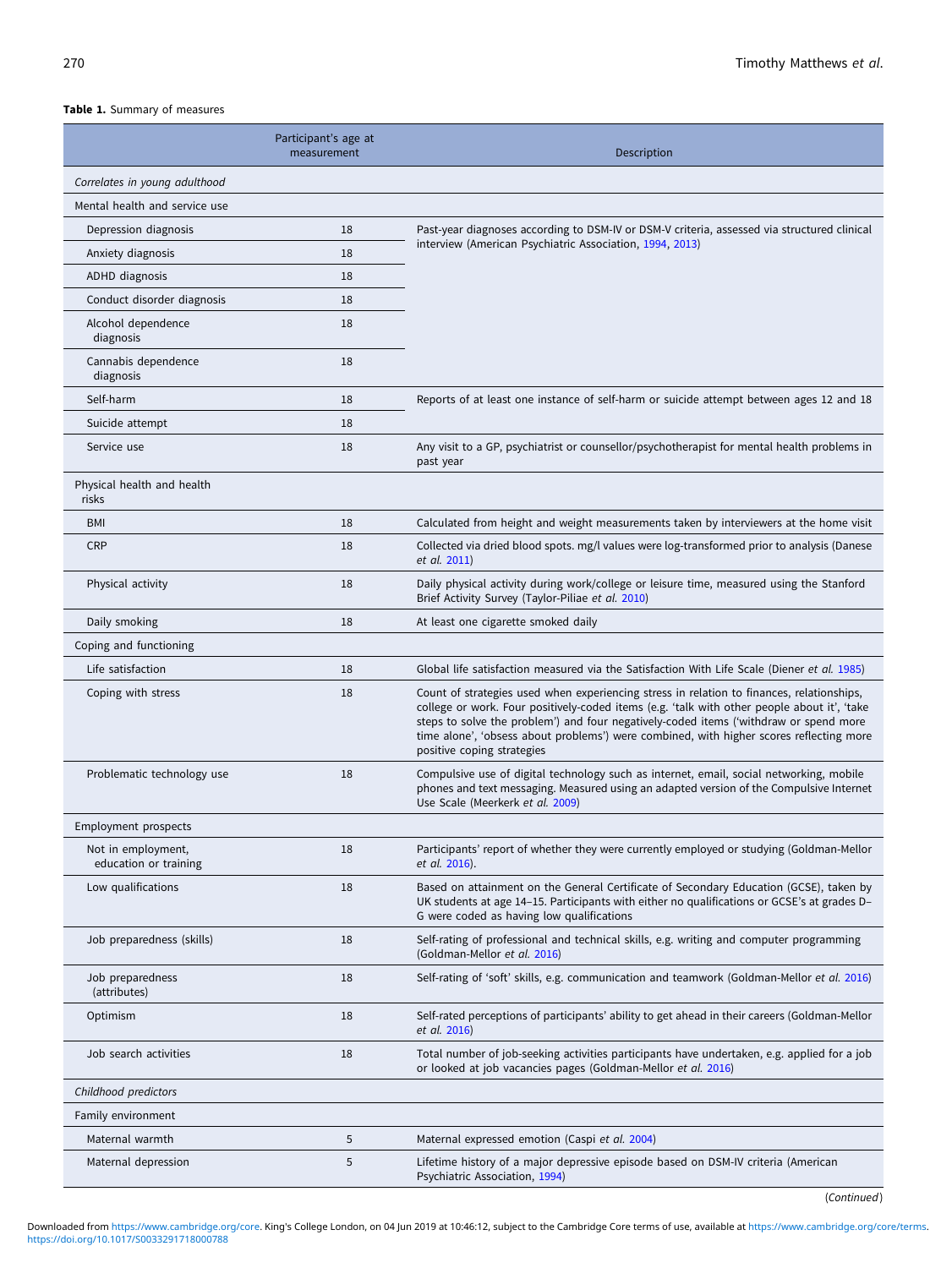#### Table 1. (Continued.)

|                                           | Participant's age at<br>measurement | Description                                                                                                                                                                 |  |
|-------------------------------------------|-------------------------------------|-----------------------------------------------------------------------------------------------------------------------------------------------------------------------------|--|
| Parental antisocial<br>behaviour          | 5                                   | Lifetime presence of symptoms of conduct disorder or antisocial personality disorder in<br>either parent, based on DSM-IV criteria (American Psychiatric Association, 1994) |  |
| Domestic violence                         | 5                                   | Any domestic violence in the first 5 years since participants' birth (Strauss, 1990)                                                                                        |  |
| Low SES                                   | 5                                   | Lowest tertile of a standardised composite of income, parents' education and social class                                                                                   |  |
| Child characteristics                     |                                     |                                                                                                                                                                             |  |
| Female gender                             | 5                                   |                                                                                                                                                                             |  |
| IQ                                        | 5                                   | Assessed using a short form of the Wechsler Preschool and Primary Scale of<br>Intelligence-Revised (Wechsler, 1990)                                                         |  |
| Theory of mind                            | 5                                   | Summed score across eight false-belief tasks completed when participants were aged 5<br>(Hughes et al. 2000).                                                               |  |
| Openness to experience                    | 12                                  | Child version of the Big Five Inventory, rated by study interviewers after the home visits                                                                                  |  |
| Conscientiousness                         | 12                                  | (John & Srivastava, 1999)                                                                                                                                                   |  |
| Extraversion                              | 12                                  |                                                                                                                                                                             |  |
| Agreeableness                             | 12                                  |                                                                                                                                                                             |  |
| Neuroticism                               | 12                                  |                                                                                                                                                                             |  |
| Child mental health                       |                                     |                                                                                                                                                                             |  |
| Depression symptoms                       | 12                                  | Symptom score on the Children's Depression Inventory (Kovacs, 1992)                                                                                                         |  |
| Anxiety symptoms                          | 12                                  | Symptom score on the Multidimensional Anxiety Scale for Children (March, 1997)                                                                                              |  |
| Substance use                             | 12                                  | Mothers' report of any alcohol, tobacco or other drug use by participants (Achenbach,<br>1991)                                                                              |  |
| ADHD diagnoses                            | 5, 7, 10, 12                        | DSM-IV criteria for ADHD or conduct disorder (American Psychiatric Association, 1994)                                                                                       |  |
| Conduct disorder diagnoses                | 5, 7, 10, 12                        |                                                                                                                                                                             |  |
| Victimisation and social<br>relationships |                                     |                                                                                                                                                                             |  |
| Physical maltreatment                     | 5, 7, 10, 12                        | Mothers' report of any physical maltreatment of participants by an adult in the 12 years<br>since participants' birth (Jaffee et al. 2007)                                  |  |
| <b>Bullying</b>                           | 7, 10, 12                           | Mother- and self-report of any bullying (occasional or frequent) experienced by<br>participants between the ages 5 and 12 (Shakoor et al. 2011)                             |  |
| Social isolation                          | 5, 7, 10, 12                        | Mothers' and teachers' report of participants' social isolation (Matthews et al. 2015)                                                                                      |  |

ADHD, Attention-deficit hyperactivity disorder; BMI, body mass index; CRP, C-reactive protein; SES, socioeconomic status; IQ, intelligence quotient.

and problematic technology use. Participants were asked about their highest qualification level, and whether they were currently in employment or studying. Participants also completed questionnaires about their job search behaviour, their optimism about opportunities to succeed in their career, and their perceived job preparedness. Full details of measures are shown in [Table 1](#page-2-0).

## Childhood predictors of loneliness in young adulthood

Childhood measures were collected between the ages 5 and 12. Predictors were grouped in four domains: family environment, child characteristics, child mental health, and experiences of victimisation and social relationships. Family environment variables included maternal warmth, maternal depression, parental antisocial behaviour and exposure to domestic violence. Child characteristics captured IQ, theory of mind, and personality traits such as openness to experience, conscientiousness, extraversion, agreeableness and neuroticism. Child mental health variables were symptom counts of depression, anxiety, ADHD, conduct disorder and substance use (alcohol, tobacco and other drugs). Victimisation comprised measures of physical maltreatment by an adult and

bullying by peers, while social relationships were indexed by social isolation. Full details of measures are shown in [Table 1](#page-2-0).

## Data analysis

Concurrent associations between loneliness and mental health diagnoses, self-harm, suicide attempts and service use in young adulthood were tested using logistic regressions. Associations between loneliness and measures of physical health and health risks, coping and functioning and employment prospects were tested using linear and logistic regressions. Loneliness was entered as the independent variable in each analysis.

Longitudinal analyses were conducted using linear regression with age-18 loneliness as the outcome variable. Childhood predictors were entered individually. As a further step, to test the independence of the associations, the variables that were significantly associated with loneliness were entered together in blocks by domain (family environment, child characteristics, child mental health, victimisation and social relationships). Significant predictors from each domain were then entered into a final model.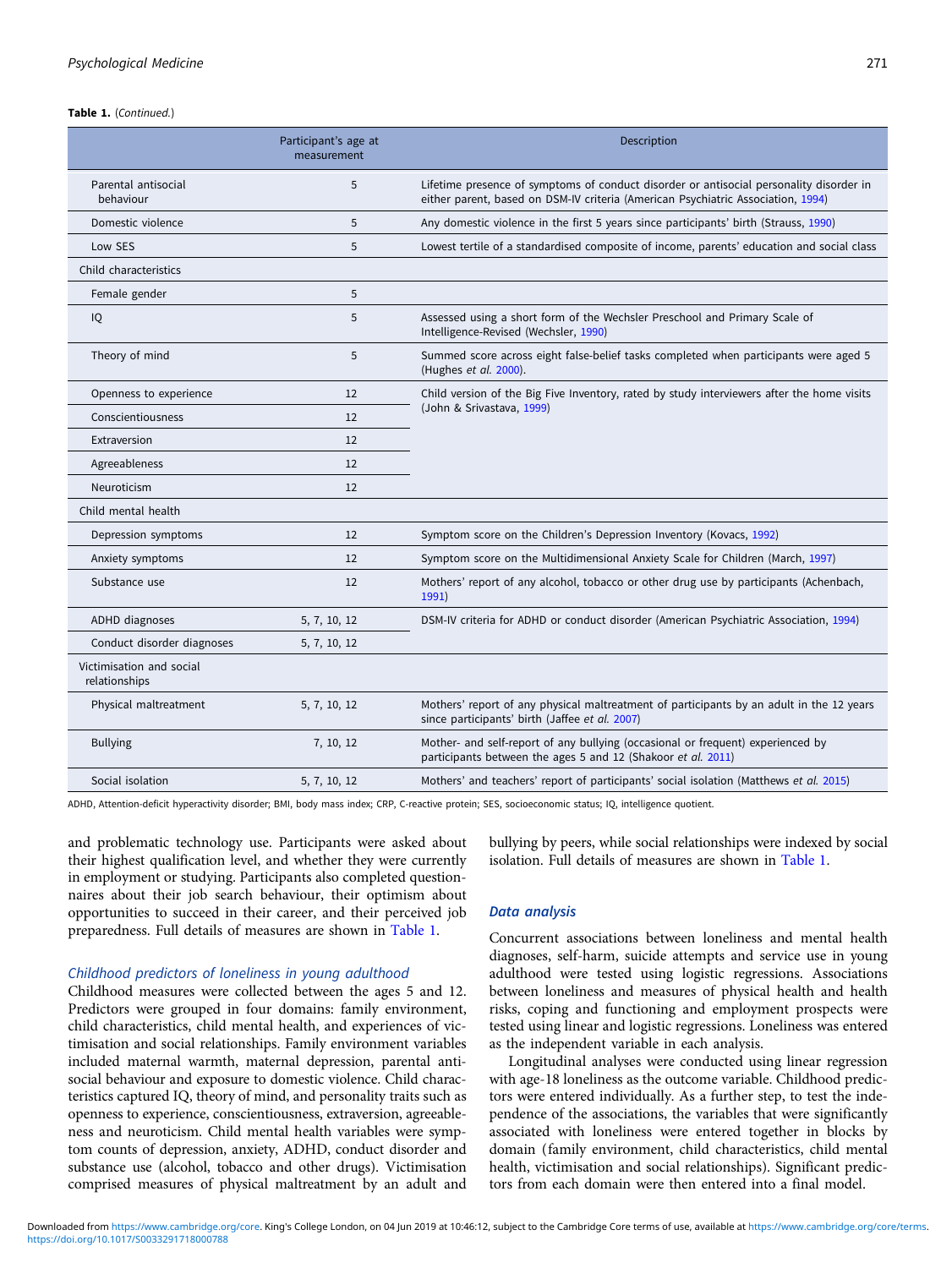The proportion of participants with missing data from the interview assessments was  $\leq 10\%$  for all variables except CRP (13%). Cases with incomplete data were excluded listwise in all regression analyses. Participants in this study were pairs of same-sex twins, and therefore each family contained data for two individuals, resulting in non-independent observations. To correct for this, all regression analyses were based on the Huber–White or sandwich variance (Williams, [2000\)](#page-9-0), which adjusts the estimated standard errors to account for the dependence in the data. Regression analyses were conducted in Stata, version 14 (StataCorp, [2015](#page-9-0)).

## Results

## Prevalence of loneliness

In response to the four items about feelings of loneliness, 23–31% of participants reported experiencing any of these feelings 'some of the time', and 5–7% reported feeling them 'often' (Fig. 1). These rates indicate that feelings of loneliness in the general population of young adults are not uncommon but their frequency is high only in a small group. All subsequent analyses were conducted using the summed scale of these items  $(M = 1.57, s.D. = 1.94)$ . Mean levels of loneliness did not differ across genders (males  $M = 1.51$ , females  $M = 1.62$ ;  $p = 0.22$ ), nor across SES groups (low  $M = 1.69$ , middle  $M = 1.52$ , high  $M = 1.49$ ;  $p = 0.09$ ).

## Correlates of loneliness in young adulthood

Lonelier 18 year-olds were more likely to meet diagnostic criteria for depression, anxiety, ADHD, conduct disorder, alcohol and cannabis dependence, to have self-harmed, and to have attempted suicide [\(Table 2\)](#page-5-0). Loneliness was most strongly associated with

depression and anxiety, the odds of which more than doubled with a one standard deviation increase in loneliness. The overlap between loneliness and these two disorders is illustrated in [Fig. 2.](#page-6-0) Lonelier individuals were also more likely to have sought help for mental health problems from a GP, psychiatrist, counsellor or psychotherapist in the past year.

Loneliness was not associated cross-sectionally with indicators of poor physical health, such as BMI or CRP [\(Table 2\)](#page-5-0). However, it was associated with risk behaviours that predict future ill health: lonelier individuals engaged in less day-to-day physical activity and were more likely to be daily smokers. Lonelier young adults had lower overall life satisfaction, reported more problematic technology use, and used more negative strategies to cope with stress, such as withdrawing and obsessing about problems rather than seeking help or taking pragmatic steps to rectify the situation. Loneliness was unrelated to individuals' efforts to seek employment. Nonetheless, lonelier 18 year-olds were more likely to be out of work and education, and to have low educational qualifications. Regard to job market preparedness, lonelier individuals rated themselves lower in terms of their personal attributes (e.g. team working), but not their practical skills (e.g. computer programming). They also reported lower optimism about their ability to succeed in life.

## Tests of robustness and independence

The associations between loneliness and each mental health disorder were tested further by controlling for prior symptoms of the disorder in childhood. All associations remained significant [\(Table 3](#page-6-0)). As a further step, to test the independence of each association, all comorbid mental health problems in young adulthood were additionally controlled for. Loneliness remained independently associated with



Fig. 1. Prevalence of reported feelings of loneliness among young adults.

<https://doi.org/10.1017/S0033291718000788> Downloaded from [https://www.cambridge.org/core.](https://www.cambridge.org/core) King's College London, on 04 Jun 2019 at 10:46:12, subject to the Cambridge Core terms of use, available at [https://www.cambridge.org/core/terms.](https://www.cambridge.org/core/terms)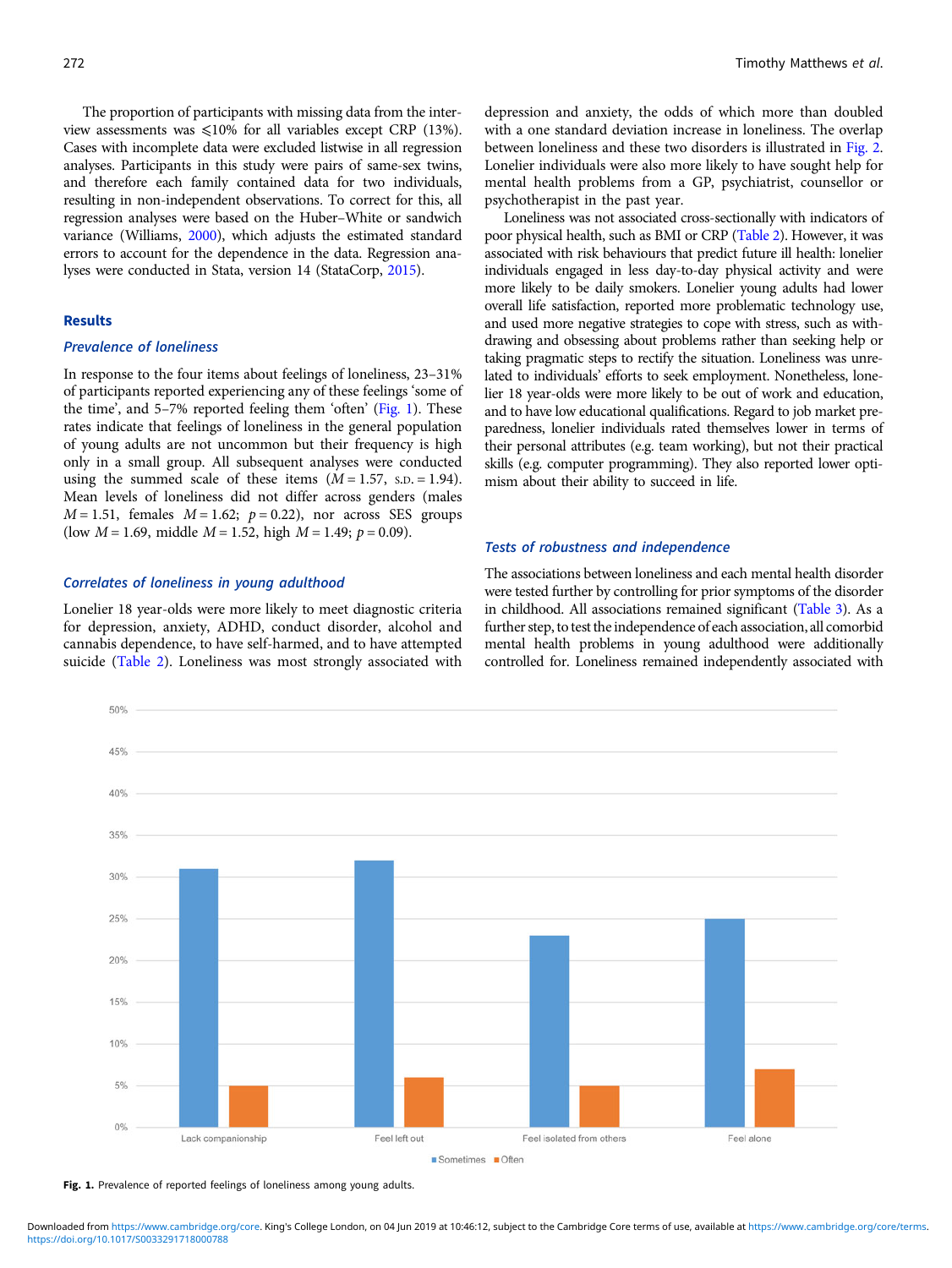<span id="page-5-0"></span>Table 2. Characteristics of lonely young adults

|                                          | Distribution  | Association with loneliness    |
|------------------------------------------|---------------|--------------------------------|
| Mental health and service use            | % (N)         | OR (95% CI)                    |
| Depression diagnosis                     | 20.07 (414)   | $2.22(1.98-2.48)$              |
| Anxiety diagnosis                        | 7.43(153)     | $2.45(2.12-2.84)$              |
| ADHD diagnosis                           | 7.86 (162)    | $1.66(1.46-1.89)$              |
| Conduct disorder diagnosis               | 15.05 (309)   | $1.56(1.40-1.74)$              |
| Alcohol dependence diagnosis             | 12.75 (263)   | $1.29(1.15-1.45)$              |
| Cannabis dependence diagnosis            | 4.31(89)      | $1.71(1.42 - 2.05)$            |
| Self-harm                                | 13.57 (280)   | $2.22(1.97-2.50)$              |
| Suicide attempt                          | 3.83(79)      | $2.27(1.90-2.72)$              |
| Service use                              | 12.89 (266)   | $1.88(1.68 - 2.11)$            |
| Physical health and health risks         | $M$ (s.p.)    | $\beta$ (95% CI)               |
| <b>BMI</b>                               | 23.08 (4.86)  | $0.02$ (-0.03 to 0.06)         |
| CRP (log)                                | $-2.54(1.51)$ | $-0.04$ ( $-0.08$ to 0.01)     |
| Physical activity                        | 2.76(1.06)    | $-0.11$ (-0.15 to $-0.07$ )    |
|                                          | % (N)         | OR (95% CI)                    |
| Daily smoking                            | 22.34 (461)   | $1.23(1.10-1.38)$              |
| Coping and functioning                   | $M$ (s.p.)    | $\beta$ (95% CI)               |
| Life satisfaction                        | 3.87(0.73)    | $-0.44$ ( $-0.48$ to $-0.39$ ) |
| Coping with stress                       | 8.95(2.61)    | $-0.36$ ( $-0.41$ to $-0.32$ ) |
| Problematic technology use               | 4.54(3.91)    | $0.28$ (0.23-0.33)             |
| Employment prospects                     | % (N)         | OR (95% CI)                    |
| Not in employment, education or training | 11.57 (239)   | $1.38(1.21 - 1.57)$            |
| Low qualifications                       | 21.88 (451)   | $1.22(1.09-1.37)$              |
|                                          | $M$ (s.p.)    | $\beta$ (95% CI)               |
| Job preparedness (skills)                | 4.97(1.82)    | $0.00$ (-0.04 to 0.05)         |
| Job preparedness (attributes)            | 16.98 (2.64)  | $-0.22$ ( $-0.27$ to $-0.17$ ) |
| Optimism                                 | 16.10 (3.20)  | $-0.29$ (-0.35 to -0.24)       |
| Job search activities                    | 5.03(2.43)    | $0.03$ (-0.01 to 0.08)         |

M, Mean; N, number; S.D., standard deviation; β, standardised regression coefficient (interpretable as equivalent to a correlation); OR, odds ratio; CI, confidence interval; ADHD,

attention-deficit hyperactivity disorder; BMI, body mass index; CRP, C-reactive protein.

All associations adjusted for gender and socioeconomic status. In logistic regression analyses, loneliness scores were standardised to obtain ORs based on a 1 s.p. increase in loneliness. Note: for sleep quality and coping with stress, higher scores reflect worse sleep and more positive coping strategies, respectively.

depression, anxiety, ADHD, conduct disorder, self-harm and suicide attempts, but not with alcohol or cannabis dependence.

The independence of the associations between loneliness and life satisfaction, coping, problematic technology use, job market preparedness (personal attributes) and optimism were tested by controlling for mental health problems. All associations remained robust to these controls (life satisfaction  $\beta = -0.29$ , 95% CI –0.34 to −0.25; coping  $\beta$  = −0.27, 95% CI −0.32 to −0.22; problematic technology use  $\beta = 0.17$ , 95% CI 0.12 to 0.23; job market preparedness  $\beta$  = −0.20, 95% CI −0.26 to −0.14; optimism  $\beta$  = −0.20, 95% CI −0.25 to −0.15). Furthermore, the associations between loneliness and lower job market preparedness and optimism remained significant when controlling additionally for being not in employment, education or training, and for having low qualifications (job market preparedness  $\beta = 0.19$ , 95% CI −0.26 to −0.14; optimism  $\beta$  = −0.19, 95% CI −0.24 to −0.14).

## Childhood predictors of loneliness in young adulthood

Loneliness was not associated with aspects of the early family environment, including maternal warmth, maternal depression, parental antisocial behaviour and domestic violence in the home ([Table 4](#page-7-0)). However, children who had higher levels of neuroticism, depression or anxiety, or who experienced bullying or social isolation in childhood were lonelier at age 18. When these predictors were considered together, they all remained independently associated with loneliness, although the effect sizes were small. IQ and theory of mind were associated with loneliness in the univariate analyses but became non-significant when controlling for other variables. Childhood ADHD, conduct disorder and substance use did not predict loneliness when controlling for depression and anxiety. Physical maltreatment was not associated with loneliness after social isolation and bullying were accounted for.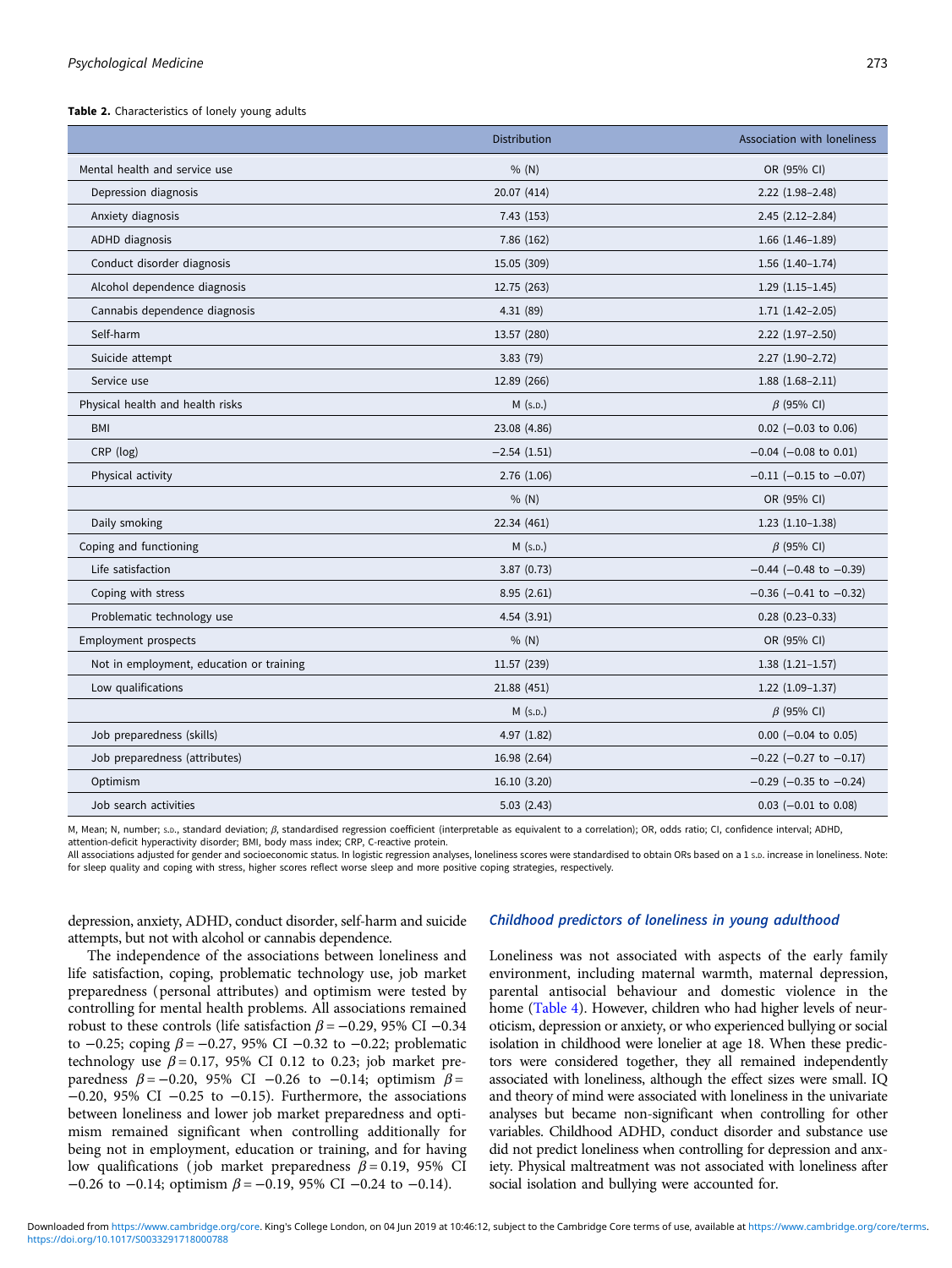<span id="page-6-0"></span>

Fig. 2. Overlap in the prevalence of loneliness, depression and anxiety. For illustrative purposes, the loneliness scale was dichotomised by taking the top quartile.

## **Discussion**

Loneliness is an important determinant of long-term health and functioning. Although often presumed to be an affliction of older age, this study demonstrates that loneliness is also a common experience in young people, occurring indiscriminately across genders and socioeconomic strata. The findings also show that loneliness is a marker of poor functioning across many different domains of well-being and health. To reduce the public health burden of loneliness in later life, the experience of feeling lonely in this age group merits particular consideration.

This study builds upon previous research showing that loneliness is robustly associated with depression (Cacioppo et al. [2010;](#page-8-0) Vanhalst et al. [2012\)](#page-9-0) and extends these findings to a range of other mental health problems. Despite high comorbidity between the disorders under investigation, loneliness was independently associated with each one. The only exceptions to this were alcohol and cannabis dependence, possibly because substance abuse is a social activity among young adults (Borsari & Carey, [2001](#page-8-0)). This pervasiveness of loneliness across different mental health disorders could imply either that loneliness' effect on psychopathology is pleiotropic in nature or, conversely, that

|                     |             |                  | <b>Loneliness</b> | Controlling incrementally for: |                      |                                    |
|---------------------|-------------|------------------|-------------------|--------------------------------|----------------------|------------------------------------|
|                     | Prevalence  | <b>Diagnosis</b> | No diagnosis      | Gender and SES                 | Prior symptoms       | Comorbid mental<br>health problems |
|                     | % (N)       |                  | $M$ (s.p.)        |                                | OR (95% CI)          |                                    |
| Depression          | 20.07(414)  | 2.95(2.35)       | 1.22(1.65)        | $2.22(1.98-2.48)$              | $2.15(1.91-2.42)$    | $1.67$ $(1.46-1.92)$               |
| Anxiety             | 7.43(153)   | 3.70(2.42)       | 1.40(1.80)        | $2.45(2.12-2.84)$              | $2.45(2.10-2.85)$    | $1.87$ $(1.55 - 2.26)$             |
| ADHD                | 7.86(162)   | 2.71(2.28)       | 1.47(1.88)        | $1.66(1.46-1.89)$              | $1.62$ $(1.42-1.85)$ | $1.32$ $(1.12-1.55)$               |
| Conduct disorder    | 15.05 (309) | 2.34(2.24)       | 1.43(1.85)        | $1.56(1.40-1.74)$              | $1.53(1.36-1.71)$    | $1.23(1.06-1.42)$                  |
| Alcohol dependence  | 12.75 (263) | 2.04(2.07)       | 1.50(1.91)        | $1.29(1.15-1.45)$              | $1.29(1.15-1.44)$    | $0.98(0.84 - 1.12)$                |
| Cannabis dependence | 4.31(89)    | 2.81(2.46)       | 1.51(1.90)        | $1.71(1.42 - 2.05)$            | $1.73(1.44 - 2.08)$  | $1.24(0.97-1.58)$                  |
| Self-harm           | 13.57 (280) | 3.18(2.26)       | 1.32(1.76)        | $2.22(1.97-2.50)$              | $2.19(1.94 - 2.48)$  | $1.60(1.39-1.85)$                  |
| Suicide attempt     | 3.83(79)    | 3.72(2.48)       | 1.48(1.86)        | $2.27(1.90-2.72)$              | $2.20(1.83-2.65)$    | $1.37(1.06-1.78)$                  |

Table 3. Associations between loneliness and mental health problems in young adulthood

N, Number; M, mean; S.D., standard deviation; OR, odds ratio; CI, confidence interval; ADHD, attention-deficit hyperactivity disorder. Loneliness scores were standardised to obtain ORs based on a 1 s.p. increase in loneliness. All associations adjusted for gender and socioeconomic status.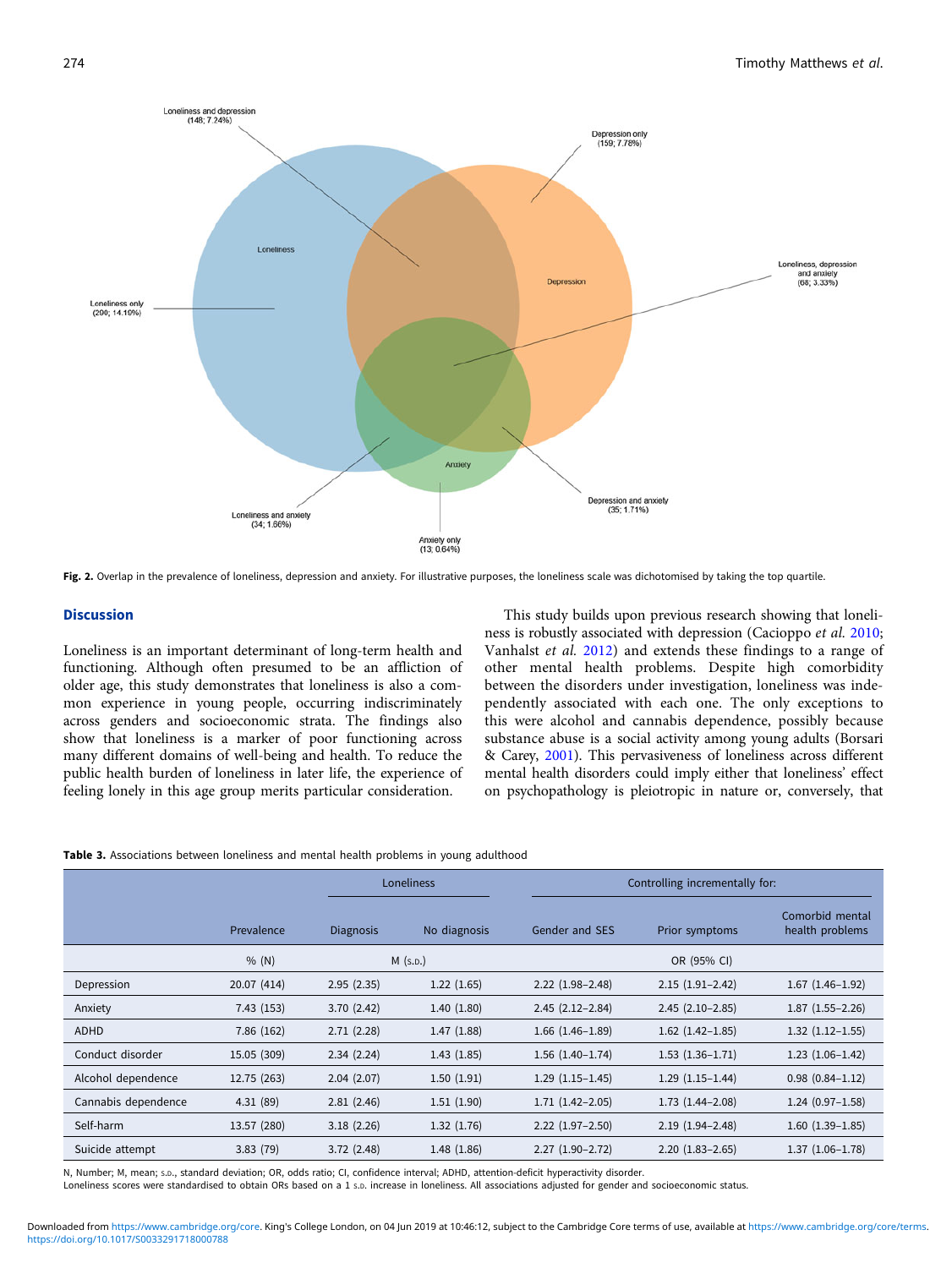#### <span id="page-7-0"></span>Table 4. Childhood predictors of loneliness in young adulthood

|                                        |                     | Association with age-18 loneliness<br>$\beta$ (95% CI) |                                |                            |
|----------------------------------------|---------------------|--------------------------------------------------------|--------------------------------|----------------------------|
|                                        | <b>Distribution</b> | <b>Baseline</b>                                        | Adjusted within domain         | Final model                |
| Family environment                     | $M$ (s.p.)          |                                                        |                                |                            |
| Maternal warmth                        | 3.27(1.00)          | $-0.03$ ( $-0.08$ to 0.02)                             |                                |                            |
|                                        | % (N)               |                                                        |                                |                            |
| Maternal depression                    | 35.01 (780)         | $0.05$ (-0.00 to 0.10)                                 |                                |                            |
| Parental antisocial behaviour          | 27.58 (614)         | $-0.01$ ( $-0.06$ to 0.04)                             |                                |                            |
| Domestic violence                      | 42.29 (938)         | $-0.02$ ( $-0.07$ to 0.04)                             |                                |                            |
| Child characteristics                  | $M$ (s.p.)          |                                                        |                                |                            |
| IQ                                     | 100 (15.00)         | $-0.04$ ( $-0.09$ to 0.01)                             |                                |                            |
| Theory of mind                         | 4.52(3.28)          | $-0.08$ ( $-0.13$ to $-0.04$ )                         | $-0.08$ ( $-0.12$ to $-0.03$ ) | $-0.04$ ( $-0.08$ to 0.01) |
| Openness to experience                 | 4.31(2.76)          | $0.03$ (-0.02 to 0.08)                                 |                                |                            |
| Conscientiousness                      | 8.52(3.23)          | $-0.01$ ( $-0.06$ to 0.05)                             |                                |                            |
| Extraversion                           | 8.28(3.54)          | $-0.03$ ( $-0.08$ to 0.02)                             |                                |                            |
| Agreeableness                          | 8.94(1.70)          | $-0.03$ ( $-0.09$ to 0.03)                             |                                |                            |
| Neuroticism                            | 2.08(1.84)          | $0.13(0.08 - 0.18)$                                    | $0.13(0.08 - 0.18)$            | $0.07$ $(0.02 - 0.12)$     |
| Child mental health                    |                     |                                                        |                                |                            |
| Depression symptoms                    | 3.11(5.32)          | $0.23$ $(0.18 - 0.29)$                                 | $0.19(0.13 - 0.25)$            | $0.16(0.10-0.22)$          |
| Anxiety symptoms                       | 7.62(3.04)          | $0.17(0.13 - 0.22)$                                    | $0.11(0.07 - 0.16)$            | $0.08$ $(0.03 - 0.13)$     |
| Substance use                          | 0.04(0.24)          | $0.03$ (-0.02 to 0.08)                                 |                                |                            |
|                                        | % (N)               |                                                        |                                |                            |
| ADHD diagnosis                         | 12.12 (266)         | $0.07$ $(0.02 - 0.11)$                                 | $0.03$ (-0.02 to 0.08)         |                            |
| Conduct disorder diagnosis             | 15.76 (349)         | $0.08$ $(0.03 - 0.13)$                                 | $0.03$ (-0.02 to 0.08)         |                            |
| Victimisation and social relationships |                     |                                                        |                                |                            |
| Physical maltreatment                  | 5.73 (128)          | $0.07$ $(0.02 - 0.12)$                                 | $0.03$ (-0.02 to 0.09)         |                            |
| <b>Bullying</b>                        | 44.49 (985)         | $0.15(0.11 - 0.20)$                                    | $0.12$ (0.07-0.17)             | $0.08$ $(0.03 - 0.13)$     |
| Social isolation                       | 33.67 (700)         | $0.15(0.11 - 0.20)$                                    | $0.12$ $(0.07 - 0.17)$         | $0.08$ $(0.03 - 0.12)$     |

 $β$ , Standardised regression coefficient (interpretable as equivalent to a correlation); CI, confidence interval; IQ, intelligence quotient; ADHD, attention-deficit hyperactivity disorder. All analyses adjusted for gender and socioeconomic status.

individuals with any mental health disorder are more likely to feel lonely and marginalised.

With regard to physical health, long-term outcomes of loneliness may not present until later adulthood, and this could explain why no differences were found in BMI in this young cohort, whereas such an association has been found in other samples of adults (Lauder et al. [2006](#page-9-0)). The null association with CRP, however, is consistent with other findings which suggest that objective social isolation, rather than feeling lonely, may be more strongly associated with inflammation (Shankar et al. [2011\)](#page-9-0). Nonetheless, the finding that lonelier individuals were more likely to engage in physical health risk behaviours could signal cause for concern with regard to health outcomes later in adulthood. Furthermore, a previous study using the same cohort (Matthews et al. [2017\)](#page-9-0) found that lonelier individuals had poorer sleep quality in young adulthood, which may further compromise health over time.

Feelings of loneliness co-occur with difficulties in other domains of functioning, beyond mental and physical health. For instance, lonelier individuals reported poorer global satisfaction

with their lives and adopted more negative ways of coping with stress. Regarding technology use, although social media and messaging apps could provide lonely individuals with opportunities to form and strengthen social connections with others (Nowland et al. [2018](#page-9-0)), lonelier young adults in this study reported using technology compulsively, at the expense of other activities and obligations. Excessive use of electronic devices may, in turn, constitute an additional risk for impaired sleep quality (Carter et al. [2016](#page-8-0)).

School leavers in the UK today enter an economy still recovering from the fallout of the 2008 financial crisis. Low wage growth, decreased job security and rising house prices mean that young people face considerable challenges and uncertainty in their pur-suit of financial stability (Belfield et al. [2014\)](#page-8-0). Even though they were from similar socioeconomic backgrounds, lonelier young adults had lower educational attainment by age 18 than their nonlonely peers and were more likely to be out of work and education. This suggests either that loneliness could be a force for downward social mobility, or alternatively that being unemployed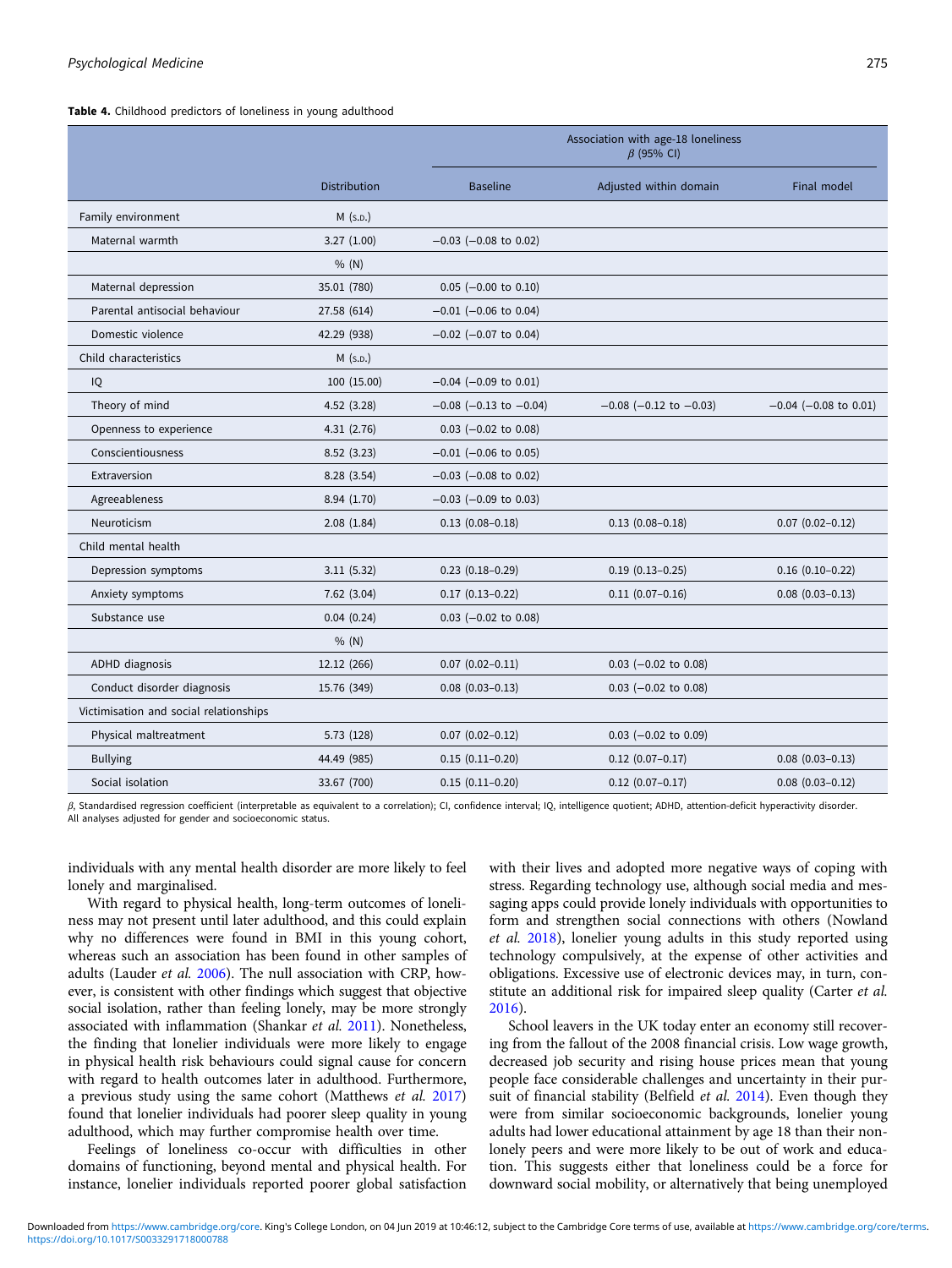<span id="page-8-0"></span>could itself diminish individuals' sense of belonging. Although they were no less committed to job-seeking, lonelier young adults were less optimistic about their career prospects. Lonely individuals are characterised by shyness and lower self-esteem (Cacioppo et al. 2006), and these traits may undermine their confidence in their ability to compete in the labour market. Low income and unemployment may, in turn, contribute to feelings of loneliness (Luhmann & Hawkley, [2016](#page-9-0)).

The longitudinal findings indicate that young adults' propensity to feel lonely can be shaped by experiences earlier in life. Adversities in the family environment, though important for other emotional and behavioural outcomes (Caspi et al. 2004; Jaffee et al. 2007), do not appear to be associated specifically with loneliness. Instead, early risk factors for loneliness lie with children's own emotional health and experiences with their peers. It should be noted, however, that the effect sizes of these factors were small. Furthermore, while parental psychopathology and domestic violence did not predict loneliness, this does not rule out a potential role of other factors in the home, such as neglect or sibling relationship quality.

This study has some limitations. First, as loneliness was measured only at one time point, the directionality of the associations could not be tested. Further longitudinal research is needed to advance causal hypotheses about the observed associations. Second, it was not possible to investigate the stability of loneliness from childhood to adulthood. Different trajectories of loneliness during childhood and adolescence may predict different outcomes (Qualter et al. [2013](#page-9-0)). Third, because the sample consisted of twins, all participants had at least one sibling, which could mean that the correlates of loneliness are underestimated. Nonetheless, the prevalence of loneliness in this sample is similar to that found in other studies of young people (Mental Health Foundation, [2010](#page-9-0); Victor & Yang, [2012\)](#page-9-0). Fourth, this study focused on residents of one particular country, and the generalisability of these data to other regions of the world is not clear. Similar research in different populations is required to establish whether loneliness and its correlates differ across national and cultural demarcations.

#### Conclusion

The implications of chronic loneliness for longevity (Holt-Lunstad et al. 2010; Luo et al. [2012;](#page-9-0) Elovainio et al. 2017) attest to the importance of intervening early to prevent loneliness persisting across time. However, simply increasing individuals' amount of social contact with others is unlikely to be sufficient, as loneliness can be experienced even in the company of others. A meta-analysis of interventions to reduce loneliness indicates that the most successful strategies involve addressing destructive patterns of social cognition in a counselling or psychotherapeutic setting (Masi et al. [2011\)](#page-9-0). Furthermore, the findings of this study indicate that strategies to prevent the emergence of loneliness in young people should devote particular attention to children who experience problems of an internalising nature, or who are bullied or isolated by their peers.

Acknowledgements. The authors are grateful to the Study members and their families for their participation. The E-Risk Study is funded by the Medical Research Council (UKMRC grant G1002190). Additional support was provided by the National Institute of Child Health and Human Development (grant HD077482), the Economic and Social Research Council (grant ES/P010113/1), and by the Jacobs Foundation. Candice L. Odgers is a Jacobs Foundation and Canadian Institute for Advanced Research Fellow. Louise Arseneault is the ESRC Mental Health Leadership Fellow. Our thanks to the Nuffield Foundation, the Avielle Foundation, CACI, Inc., and to the members of the E-Risk team for their dedication, hard work and insights.

#### Declaration of Interest. None.

#### References

- Achenbach TM (1991) Manual for the Child Behavior Checklist/4-18 and 1991 Profile. Burlington, VT: University of Vermont Department of Psychiatry.
- Adam EK, et al. (2006) Day-to-day dynamics of experience-cortisol associations in a population-based sample of older adults. Proceedings of the National Academy of Sciences of the United States of America 103, 17058–17063.
- American Psychiatric Association (1994) Diagnostic and Statistical Manual of Mental Disorders, 4th edn. Washington, DC: American Psychiatric Association.
- American Psychiatric Association (2013) Diagnostic and Statistical Manual of Mental Disorders, 5th edn. Washington, DC: American Psychiatric Association.
- Belfield C, et al. (2014) Living Standards, Poverty and Inequality in the UK: 2014. London: Institute for Fiscal Studies.
- Borsari B and Carey KB (2001) Peer influences on college drinking: a review of the research. Journal of Substance Abuse 4, 391–424.
- Cacioppo JT, et al. (2006) Loneliness within a nomological net: an evolutionary perspective. Journal of Research in Personality 40, 1054–1085.
- Cacioppo JT, Hawkley LC and Thisted RA (2010) Perceived social isolation makes me sad: 5-year cross-lagged analyses of loneliness and depressive symptomatology in the Chicago Health, Aging, and Social Relations Study. Psychology and Aging 25, 453–463.
- Carter B, et al. (2016) Association between portable screen-based media device access or use and sleep outcomes: a systematic review and meta-analysis. JAMA Pediatrics 170, 1202–1208.
- Caspi A, et al. (2004) Maternal expressed emotion predicts children's antisocial behavior problems: using monozygotic-twin differences to identify environmental effects on behavioral development. Developmental Psychology 40, 149–161.
- Cole SW, et al. (2007) Social regulation of gene expression in human leukocytes. Genome Biology 8, R189.
- Danese A, et al. (2011) Biological embedding of stress through inflammation processes in childhood. Molecular Psychiatry 16, 244–246.
- Diener E, Emmons RA, Larsen RJ and Griffin S (1985) The satisfaction with life scale. Journal of Personality Assessment 49, 71–75.
- Elovainio M, et al. (2017) Contribution of risk factors to excess mortality in isolated and lonely individuals: an analysis of data from the UK Biobank cohort study. Lancet Public Health 2, e260–e266. doi: 10.1016/S2468-2667 (17)30075-0.
- Goldman-Mellor S, et al. (2016) Committed to work but vulnerable: selfperceptions and mental health in NEET 18-year olds from a contemporary British cohort. Journal of Child Psychology and Psychiatry 57, 196–203.
- Hawkley LC, et al. (2010) Loneliness predicts increased blood pressure: 5-year cross-lagged analyses in middle-aged and older adults. Psychology and Aging 25, 132–141.
- Holt-Lunstad J, Smith TB and Layton JB (2010) Social relationships and mortality risk: a meta-analytic review. PLoS Medicine 7, e1000316. doi: 10.1371/journal.pmed.1000316.
- Hughes C, et al. (2000) Good test-retest reliability for standard and advanced false-belief tasks across a wide range of abilities. Journal of Child Psychology & Psychiatry 41, 483–490.
- Hughes ME, et al. (2004) A short scale for measuring loneliness in large surveys: results from two population-based studies. Research on Aging 26, 655–672.
- Jaffee SR, et al. (2007) Individual, family, and neighborhood factors distinguish resilient from non-resilient maltreated children: a cumulative stressors model. Child Abuse and Neglect 31, 231–253.
- John OP and Srivastava S (1999) The Big five trait taxonomy: history, measurement, and theoretical perspectives. In Pervin LA and John OP (eds). Handbook of Personality: Theory and Research. New York: Guilford, pp. 102–138.
- Kovacs M (1992) Children's Depression Inventory (CDI) Manual. Toronto, ON: Multi-Health Systems.